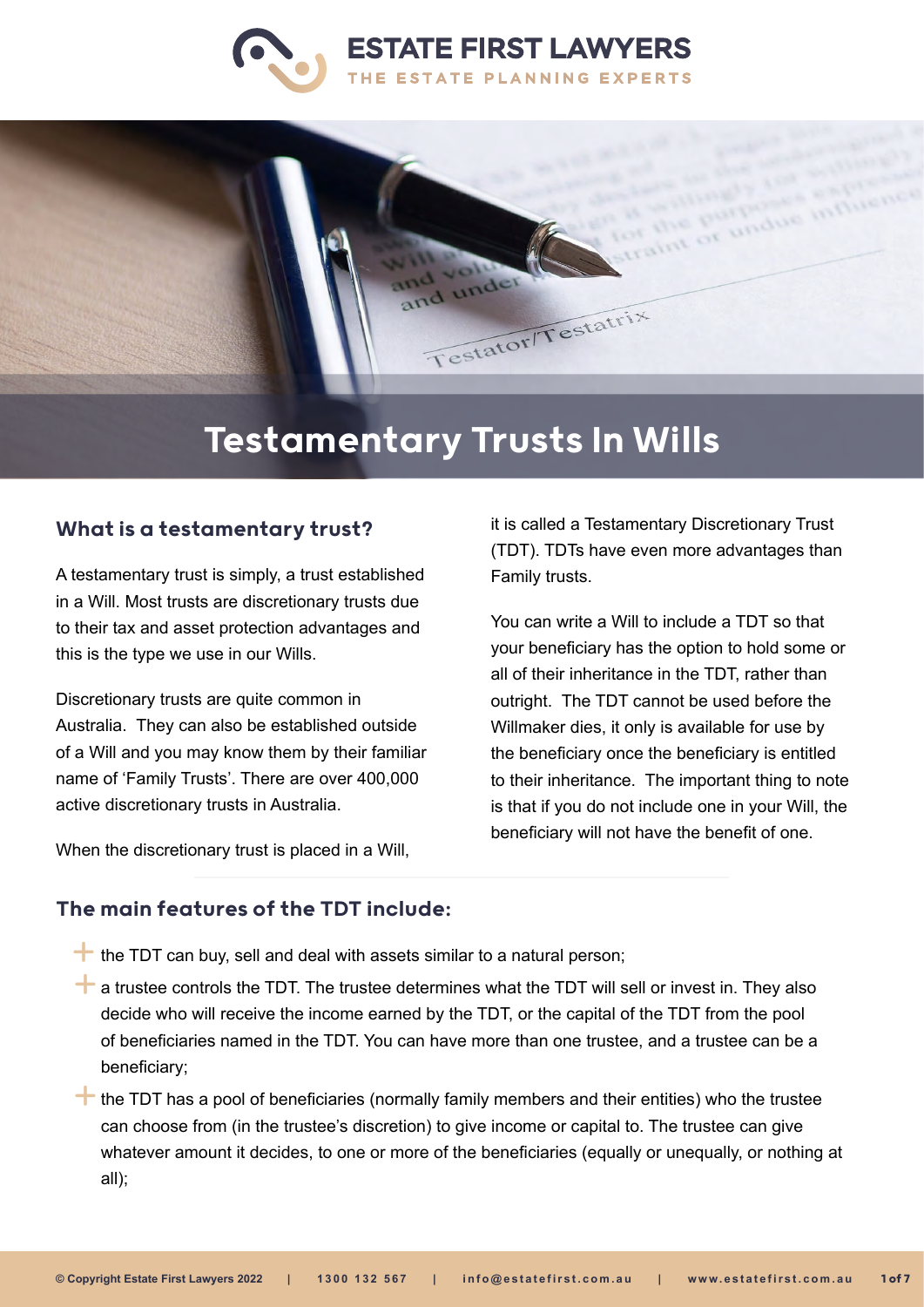

 $\pm$  the TDT starts on the death of the Willmaker. The maximum life of the TDT allowable is 80 years (with the exception of South Australia), from its commencement. The trustee is normally given the power under the TDT to wind it up earlier if they wish.

The TDT is a very flexible entity, allowing the trustee plenty of freedom to deal with the trust fund for the benefit of the beneficiaries. Take a look at the diagrams at the end of this Fact Sheet to get an idea of how the trust is structured.

As a rule of thumb, if you are gifting more than \$300,000 to a beneficiary, then you should seriously consider giving the beneficiary the option of taking their gift in a TDT. You may still wish to consider a TDT for a lesser amount, if the beneficiary is 'vulnerable' (see our discussion below).

### Tax Advantages of the TDT

The TDT allows the trustee to assign the income earned in the trust to different beneficiaries in the trust to take advantage of their different tax rates. This effectively allows you to income split with various beneficiaries of the trust.

Minors (e.g. children under 18) have even greater tax benefits. They are taxed at adult rates and when combined with the low and middle income tax offsets, their effective tax free threshold is \$23,227 for the 2021/22 financial year. The concession extends to all minors who are in the pool of beneficiaries in the TDT such as children, grandchildren and nieces and nephews, as you specify).

This is significantly more than the tax free threshold for children in the Family trust, which is currently \$416 per minor.

Our examples of Michael and Mandy at the end of this Fact Sheet clearly show the tax savings they would enjoy if they were left their inheritance in a TDT by the Willmaker, rather than receive their inheritance outright.

The table below summarises the tax savings in each scenario:

| <b>Example</b>                                         | <b>Tax Saving</b>  |
|--------------------------------------------------------|--------------------|
| Example 1: Mandy doesn't work, has 2 children          | \$2,237 per year   |
| Example 2: Mandy has a part time job, and 2 children   | \$9,900 per year   |
| Example 3: Michael has a full time job, and 2 children | $$12,125$ per year |
| Example 4: Michael has a full time job and no children | \$4,025 per year   |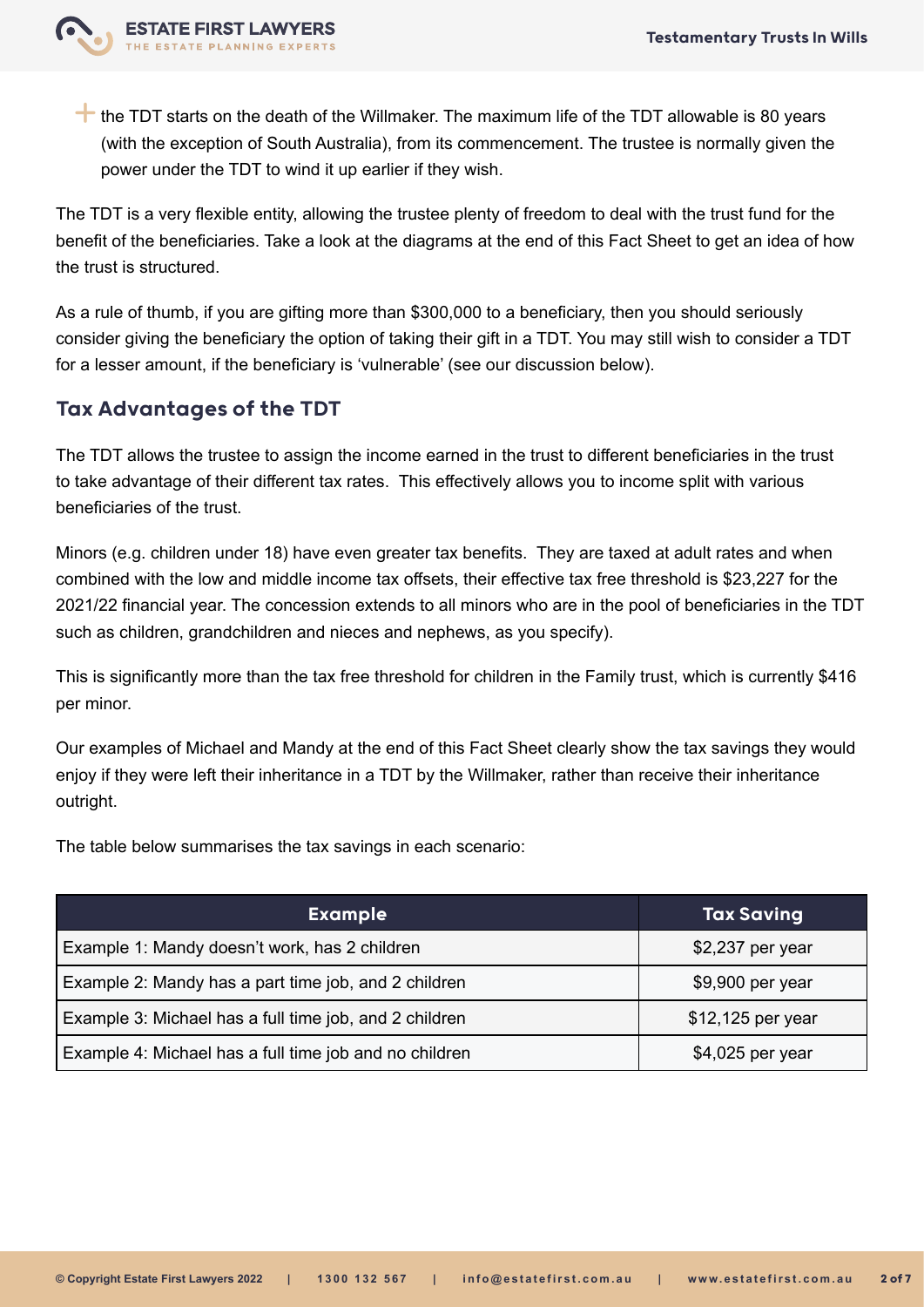

## Other Advantages of using TDTs in your Will

TDTs have the following additional benefits:

- $\pm$  TDTs significantly reduce the risk of the inheritance you give to a beneficiary being 'lost' to third parties or your in-laws, particularly on the death of the beneficiary. For example if you leave an inheritance to your adult child in a TDT, then on that child's death the inheritance remains in the TDT for that child's children (your grandchildren) and will not pass under your child's Will to their spouse;
- $\pm$  Protection of the inheritance from the beneficiary's creditors and some protection against the beneficiary's spouse in a marital breakdown;
- $\biguparrow$  Protection of the inheritance where the beneficiary is 'vulnerable' (for instance, has a disability, addiction or is a spendthrift, bankrupt or a 'financially at risk' person). See our Fact Sheet on **[Protective Trusts in Wills](https://www.estatefirst.com.au/estate-planning/protective-trust)** for more information.

#### What are the disadvantages of a TDT?

- $\pm$  Once the TDT comes into existence (that is, on the Willmaker's death), the TDT needs a tax file number and will need to lodge a tax return each year on any income earned. This is an ongoing maintenance cost. Because the tax return will be similar to that of a family trust, most accountants are well acquainted with this process and do not see it as complex. There are no government fees or audit requirements;
- $\uparrow$  The cost of establishing the TDT in the Will is paid for now by the Willmaker, even though the benefits of the TDT will be enjoyed by the beneficiaries.

There is very little choice here, as the ability for the beneficiaries to obtain a TDT like this is not possible in any other way. There is a limited ability to obtain a post death trust, but it is very restrictive, and expensive to establish post death.

#### In Summary

The inheritance you leave can be significantly enhanced by placing it in a TDT which offers a tax effective environment for it to grow. In addition, the inheritance receives added protection from the ravages of imprudent beneficiaries, or unscrupulous third parties.

The ways to obtain this valuable vehicle are very limited. The TDT must be created in your Will. It is a small window of opportunity, but the benefits can last for years.

Estate First offer competitive fixed fee pricing on TDT Wills. Please contact us on 1300 132 567 or email us at **[info@estatefirst.com.au](mailto:info%40estatefirst.com.au?subject=Testamentary%20Trusts%20Factsheet)** to discuss how we can help you implement TDTs into your Wills.

This information is general in nature and should not be acted upon without first obtaining legal advice on your particular situation. Individual liability limited by a scheme approved under Professional Standards Legislation.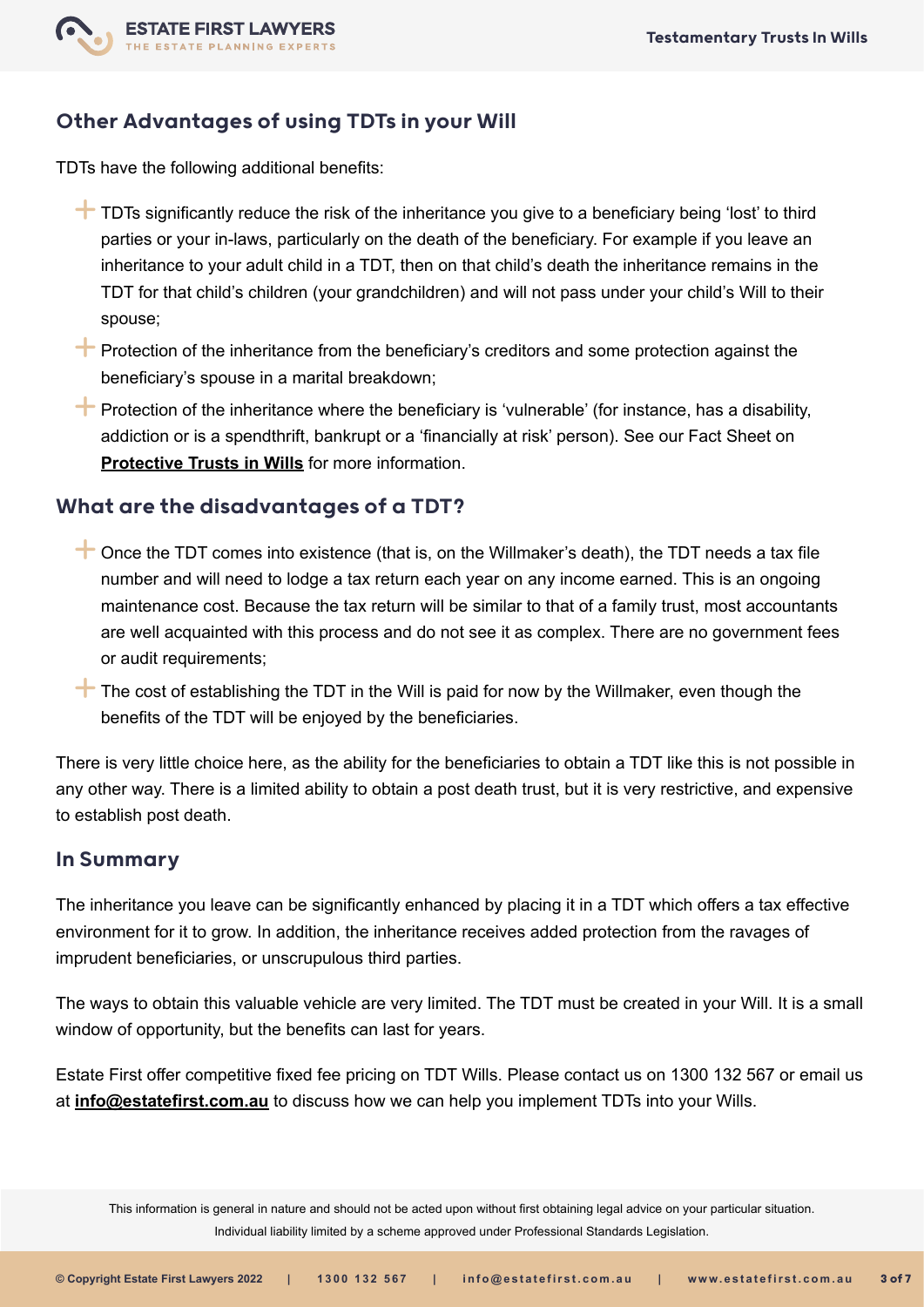

**Example 1:** Mandy + 2 kids Mandy – no other income



Trust receives \$500,000 inheritance, which is invested (property, shares, term deposit, etc)

Income earned each year by inheritance: \$35,000

Mandy assigns the income: Mandy \$23,227, Child No. 1 \$5,887, Child No. 2 \$5,887 → Tax on income: \$NIL

Mandy's tax if inheritance in her own hands: \$2,237 per year

### Saving: \$2,237 per year\*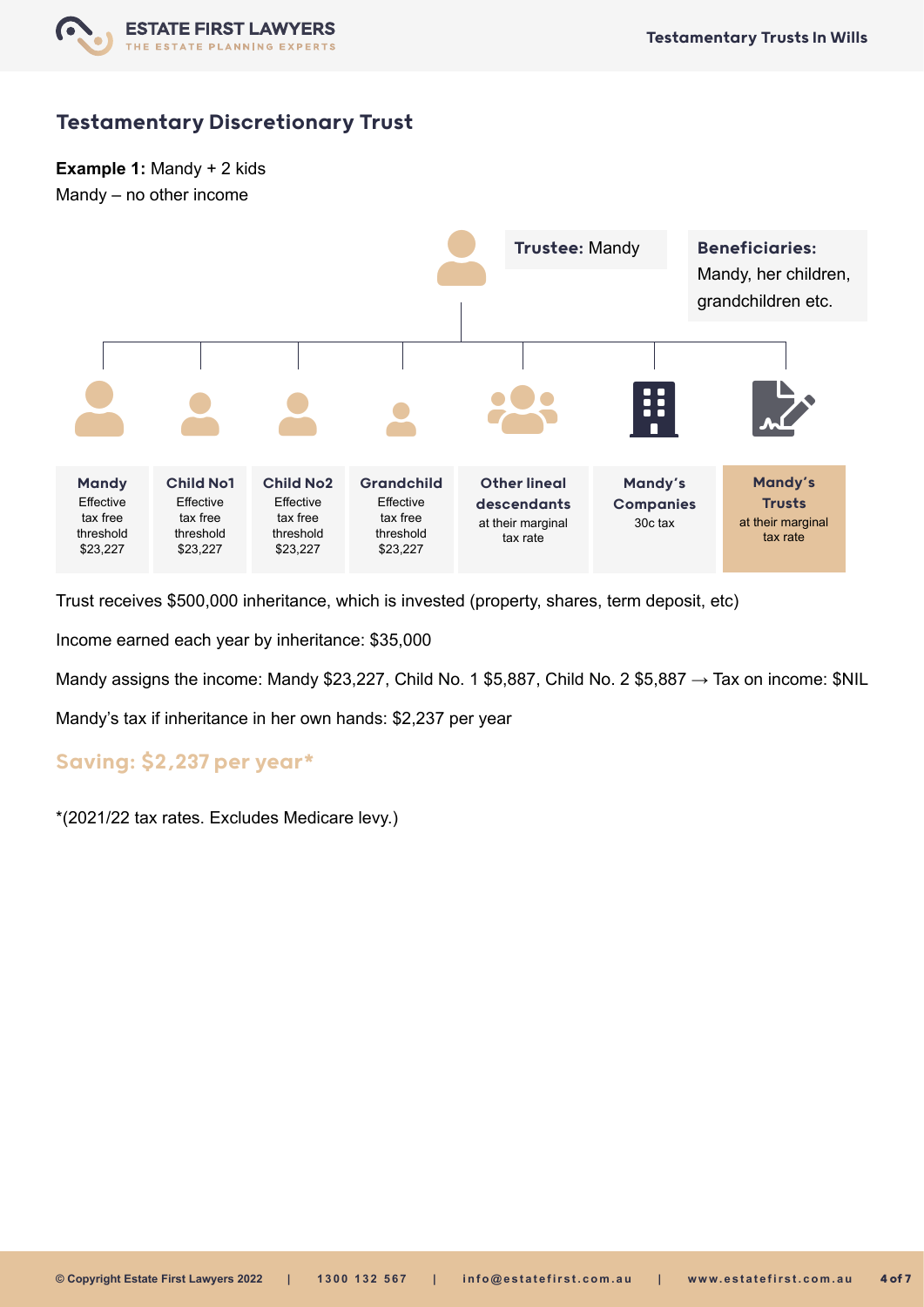

**Example 2:** Mandy + 2 kids

Mandy – has part time job: \$35,000 p/a



Trust receives \$500,000 inheritance, which is invested (property, shares, term deposit, etc)

Income earned each year by inheritance: \$35,000

Mandy assigns the income: \$17,500 to Child No. 1 + \$17,500 to Child No. 2  $\rightarrow$  Tax on income: \$NIL

Mandy's personal tax: \$2,237

Mandy's tax if inheritance in her own hands: \$12,137 (based on income of \$35,000 + \$35,000 = \$70,000).

## Tax Saving \$9,900 per yr\*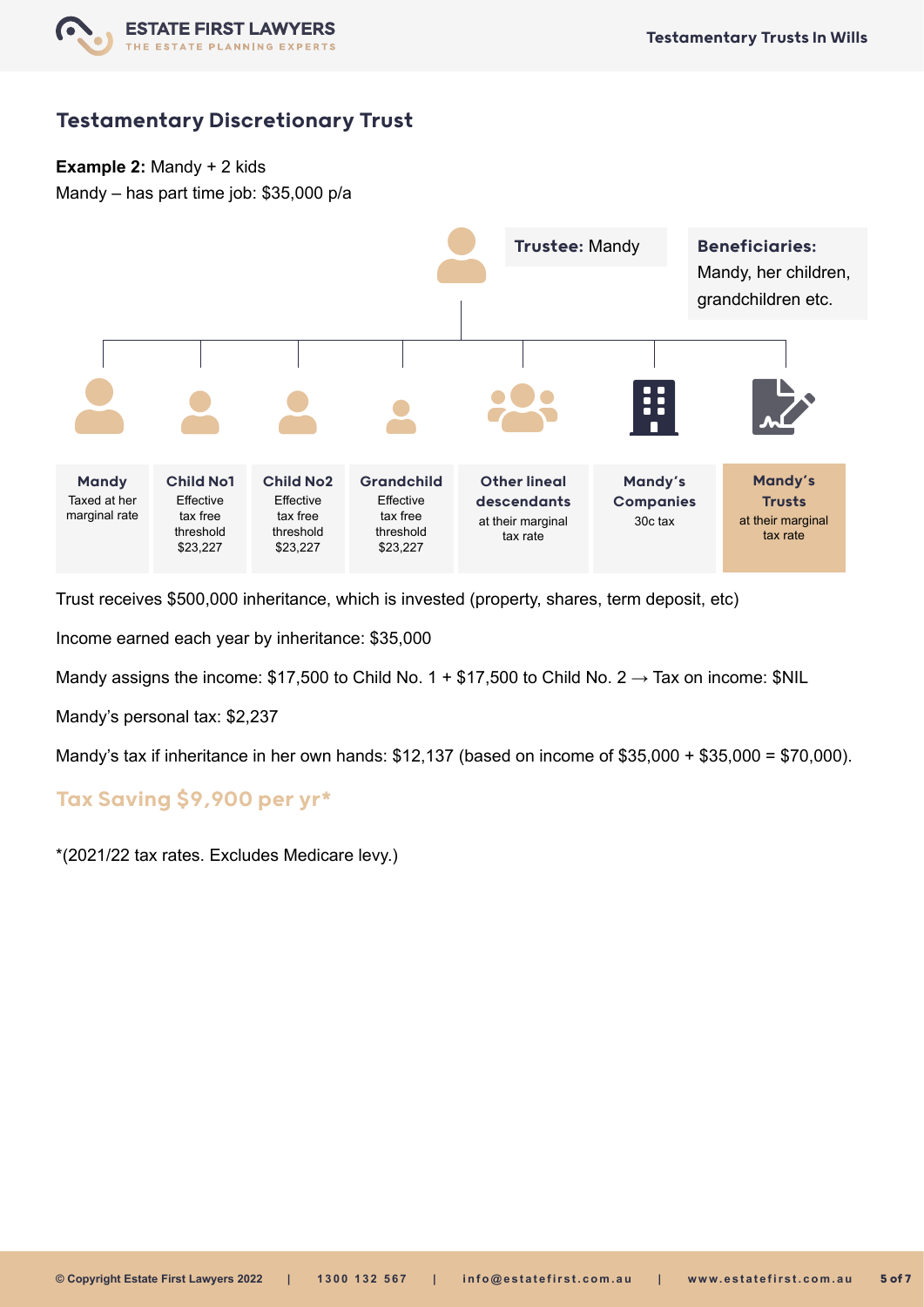

**Example 3:** Michael + 2 kids

Michael has a full-time job at \$80,000 p/a



Trust receives \$500,000 inheritance, which is invested (property, shares, term deposit, etc)

Income earned each year by inheritance: \$35,000

Michael assigns the income: \$17,500 to Child No.1, \$17,500 to Child No.2  $\rightarrow$  Tax on income: \$NIL

Michael's personal tax: \$15,387

Tax to Michael if he received the inheritance outright = \$27,512 (being tax on income of \$80,000 + \$35,000  $= $115,000$ 

#### Tax Saving \$12,125 per yr\*